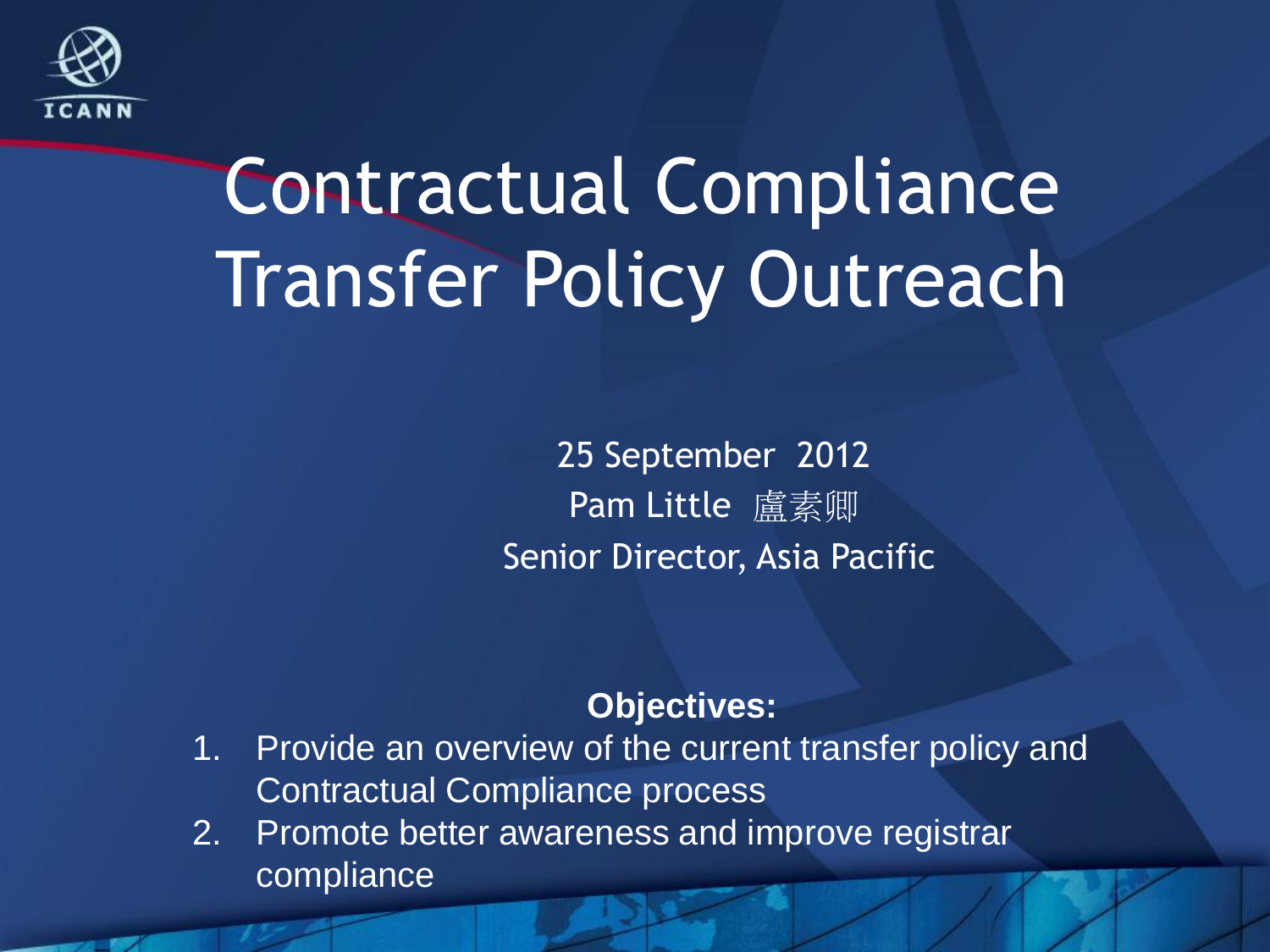

#### □ Inter-Registrar Transfer Policy

#### $\Box$  How to Respond to Compliance Notices from ICANN

□ Q&A and Feedback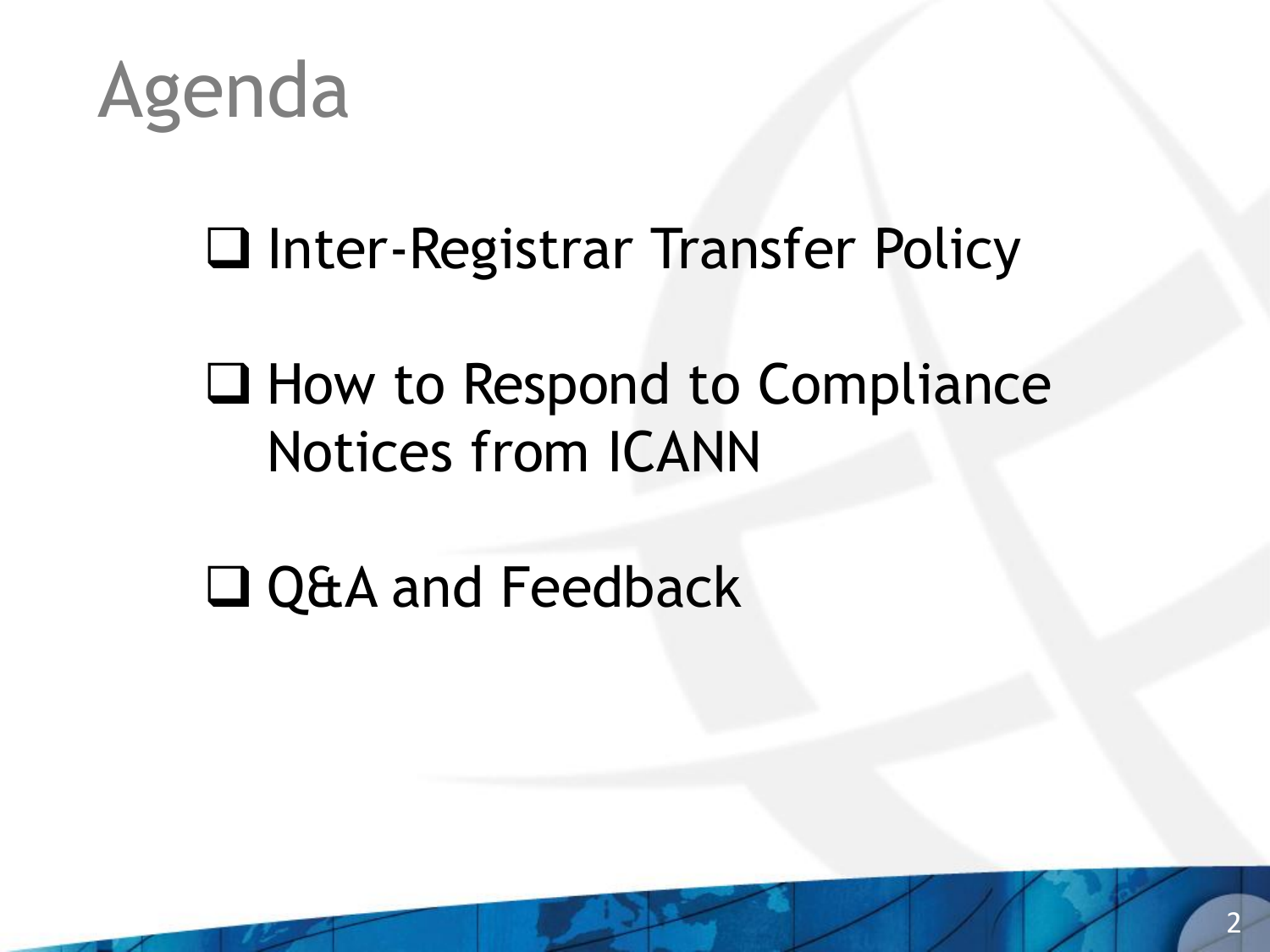## **Quiz**

- 1. How many ICANN-accredited registrars worldwide?
- 2. How many are in China?
- 3. How many gTLD domain names registered globally?
- 4. How many names are sponsored by registrars in China?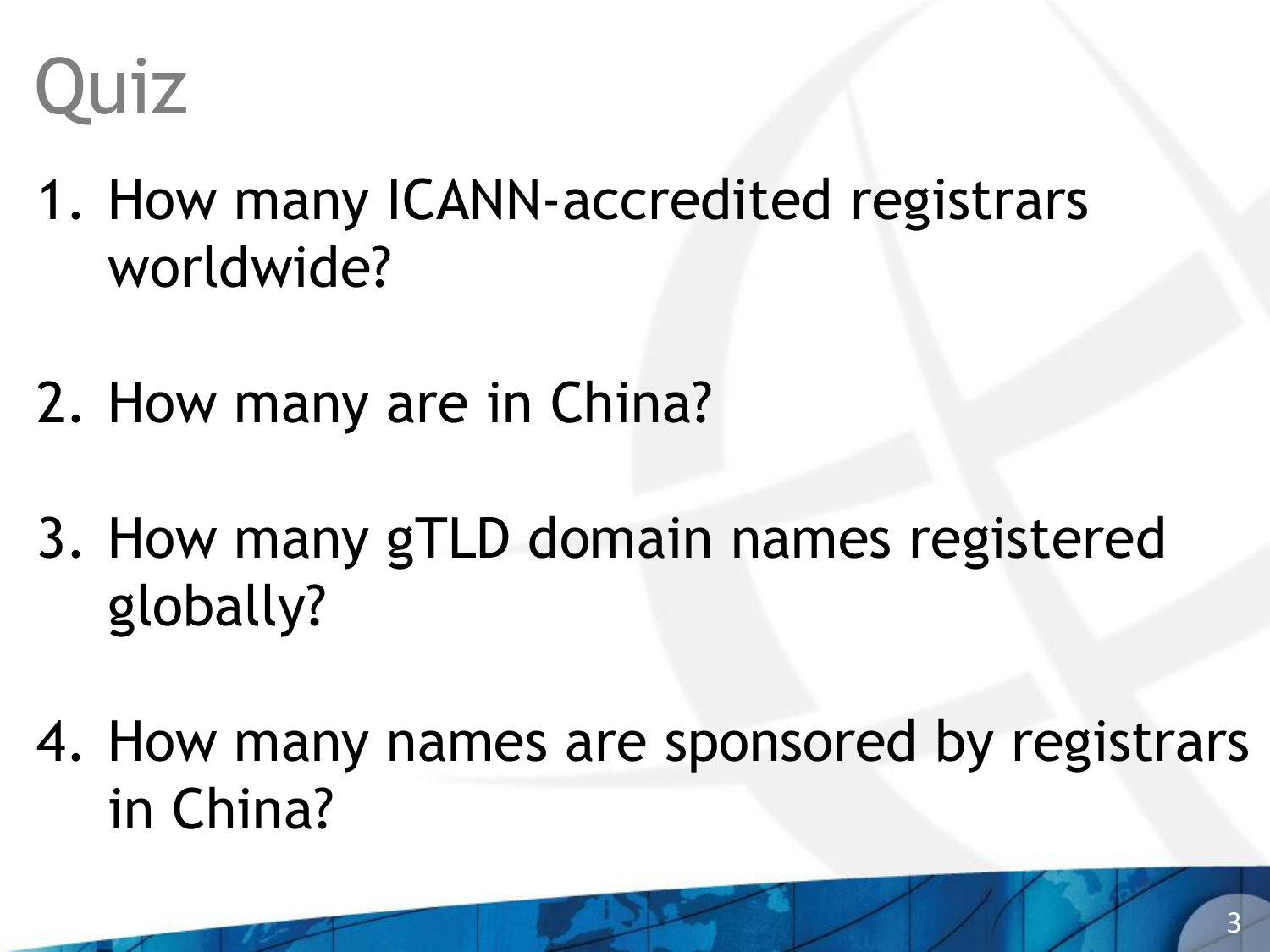## Quiz Answers

| 1. | How many ICANN-accredited registrars worldwide?         | 1,034       |
|----|---------------------------------------------------------|-------------|
|    | 2. How many are in China?                               | 33          |
|    | 3. How many gTLD domain names registered globally?      | 143,246,308 |
|    | 4. How many names are sponsored by registrars in China? | 6,265,107   |

|               |                 | China Domain Volume by gTLD |  |           |  |           |           |  |           |           |
|---------------|-----------------|-----------------------------|--|-----------|--|-----------|-----------|--|-----------|-----------|
| net<br>org    | 139,119         | 685,270                     |  |           |  |           |           |  |           |           |
| com<br>travel | 64              |                             |  |           |  |           |           |  | 5,280,223 |           |
| tel           | 51,581          |                             |  |           |  |           |           |  |           |           |
| mobi<br>asia  | 79,880<br>7,815 |                             |  |           |  |           |           |  |           |           |
| name          | 6,496           |                             |  |           |  |           |           |  |           |           |
| info          | 3,903           |                             |  |           |  |           |           |  |           |           |
| biz           | 10,756          |                             |  |           |  |           |           |  |           |           |
|               | 0               | 1,000,000                   |  | 2,000,000 |  | 3,000,000 | 4,000,000 |  | 5,000,000 | 6,000,000 |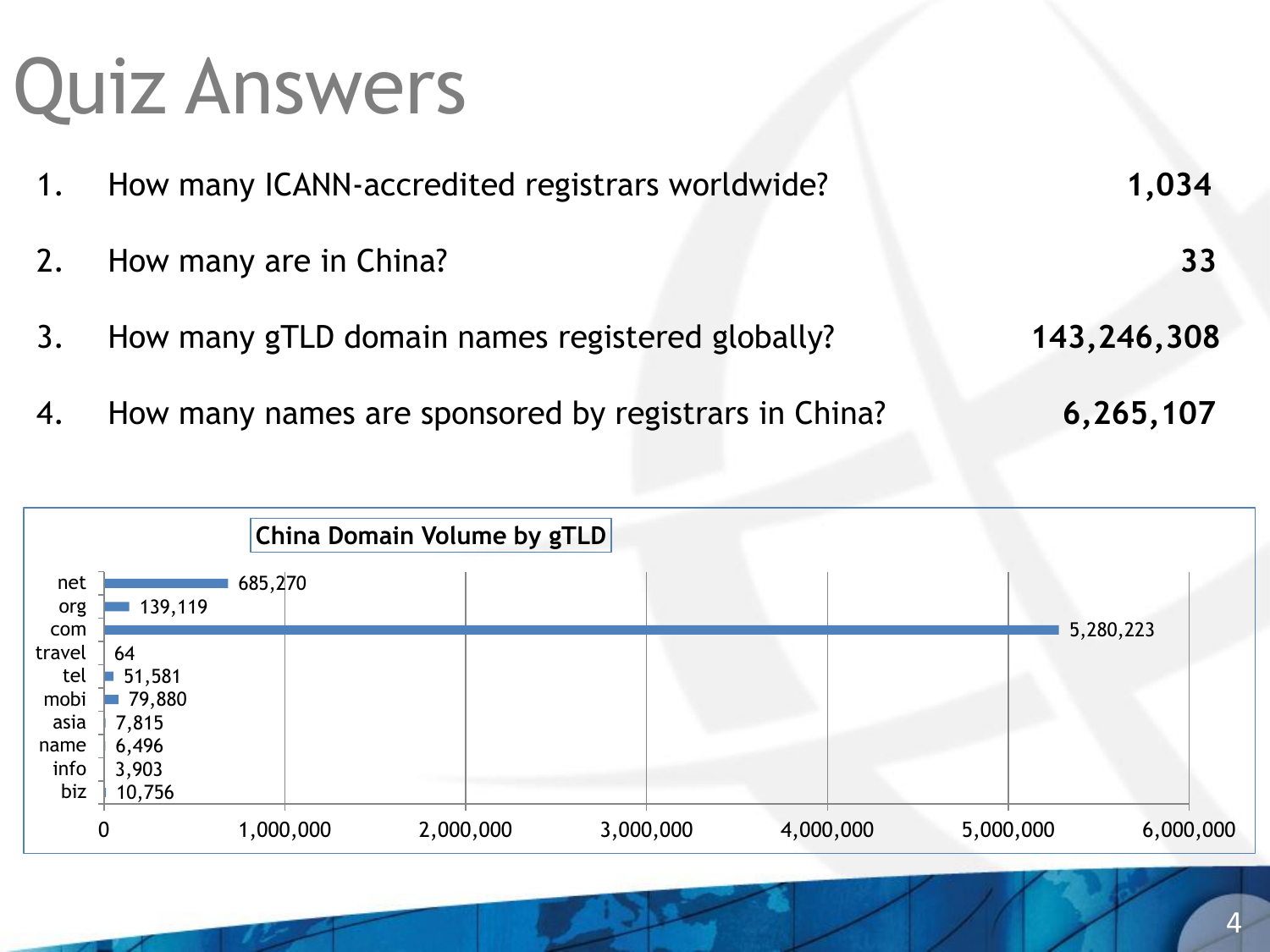## Complaint Types and Phases

#### March – May 2012

#### **15,292 Complaints**



| Mar 2012 -<br><b>May 2012</b> | <b>All Complaints</b><br><b>Received by Type</b> | <b>Quantity</b> |
|-------------------------------|--------------------------------------------------|-----------------|
|                               | <b>Customer Service</b>                          | 2,627           |
|                               | Data Escrow Audit                                | 44              |
|                               | <b>Data Escrow Miss</b>                          | 171             |
| Prevention phase              | <b>Transfer</b>                                  | 2,463           |
|                               | <b>UDRP</b>                                      | 197             |
|                               | <b>WHOIS Access</b>                              | 61              |
|                               | <b>WHOIS Inaccuracy</b>                          | 9,728           |
|                               | <b>Law Enforcement</b>                           |                 |
|                               | <b>Total Complaints</b>                          | 15,292          |
|                               | <b>Breach</b>                                    |                 |
| Phase                         | Suspension                                       |                 |
| nforcement                    | Terminated/<br>Non-Renewal                       | 1               |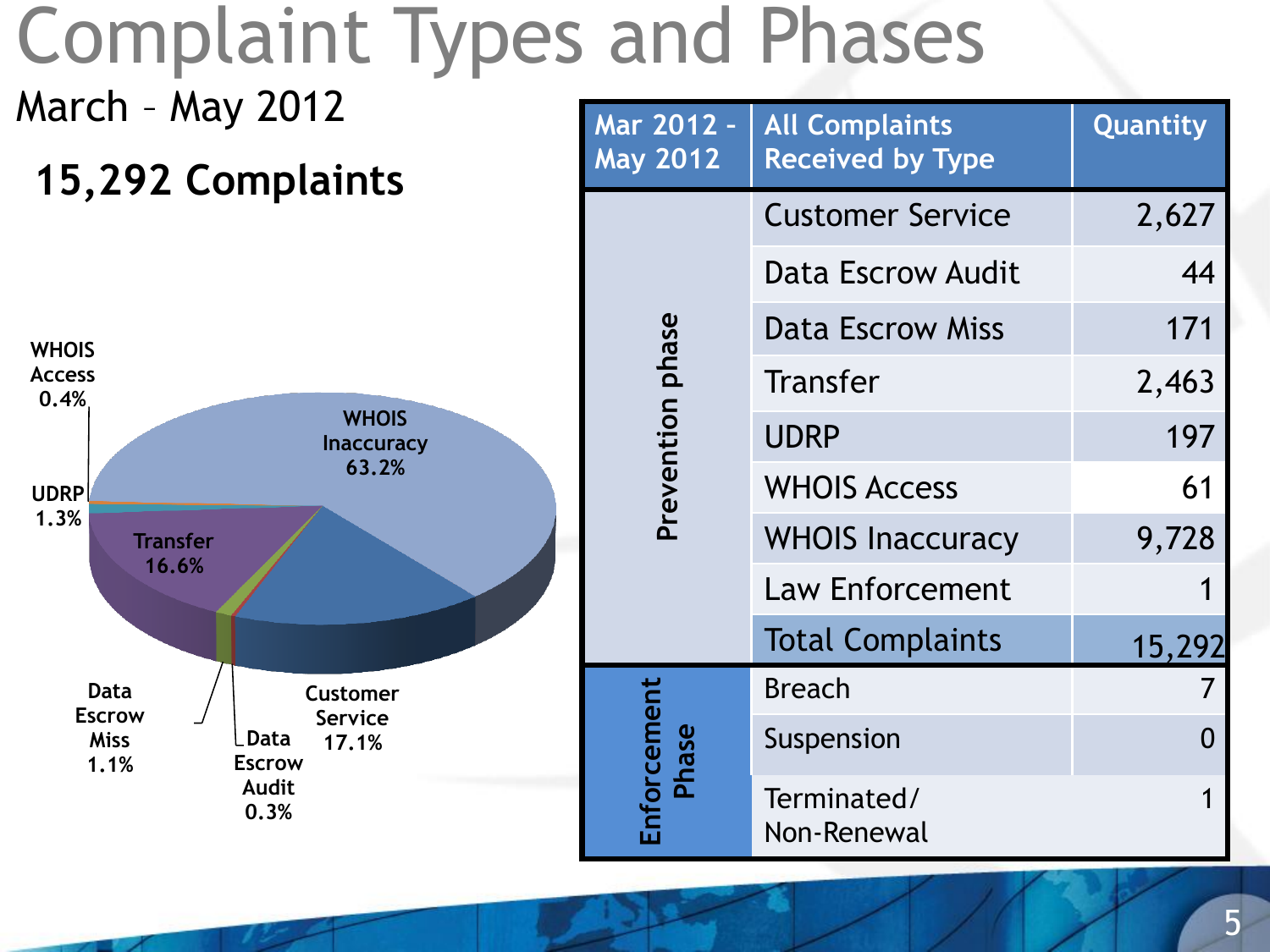## Top 10 Registrars (by # transfer complaints)

|               | <b>Ranking</b> | Country  | # Tickets in T3 # Tickets in T2<br>Mar - May 2012 (Nov - Feb 2012) |     |
|---------------|----------------|----------|--------------------------------------------------------------------|-----|
|               |                | China    | 885                                                                | 454 |
| 8/10          | $\overline{2}$ | China    | 228                                                                | 234 |
| <b>Rrs</b> in | $\overline{3}$ | China    | 125                                                                | 134 |
| China:        | $\overline{4}$ | China    | 117                                                                | 98  |
| 1,510         | 5              | China    | 66                                                                 | 68  |
| (61%)         | 6              | China    | 39                                                                 | 65  |
|               | $\overline{7}$ | China    | 28                                                                 |     |
|               | 8              | India    | 26                                                                 |     |
|               | 9              | Malaysia | 23                                                                 |     |
|               | 10             | China    | 22                                                                 |     |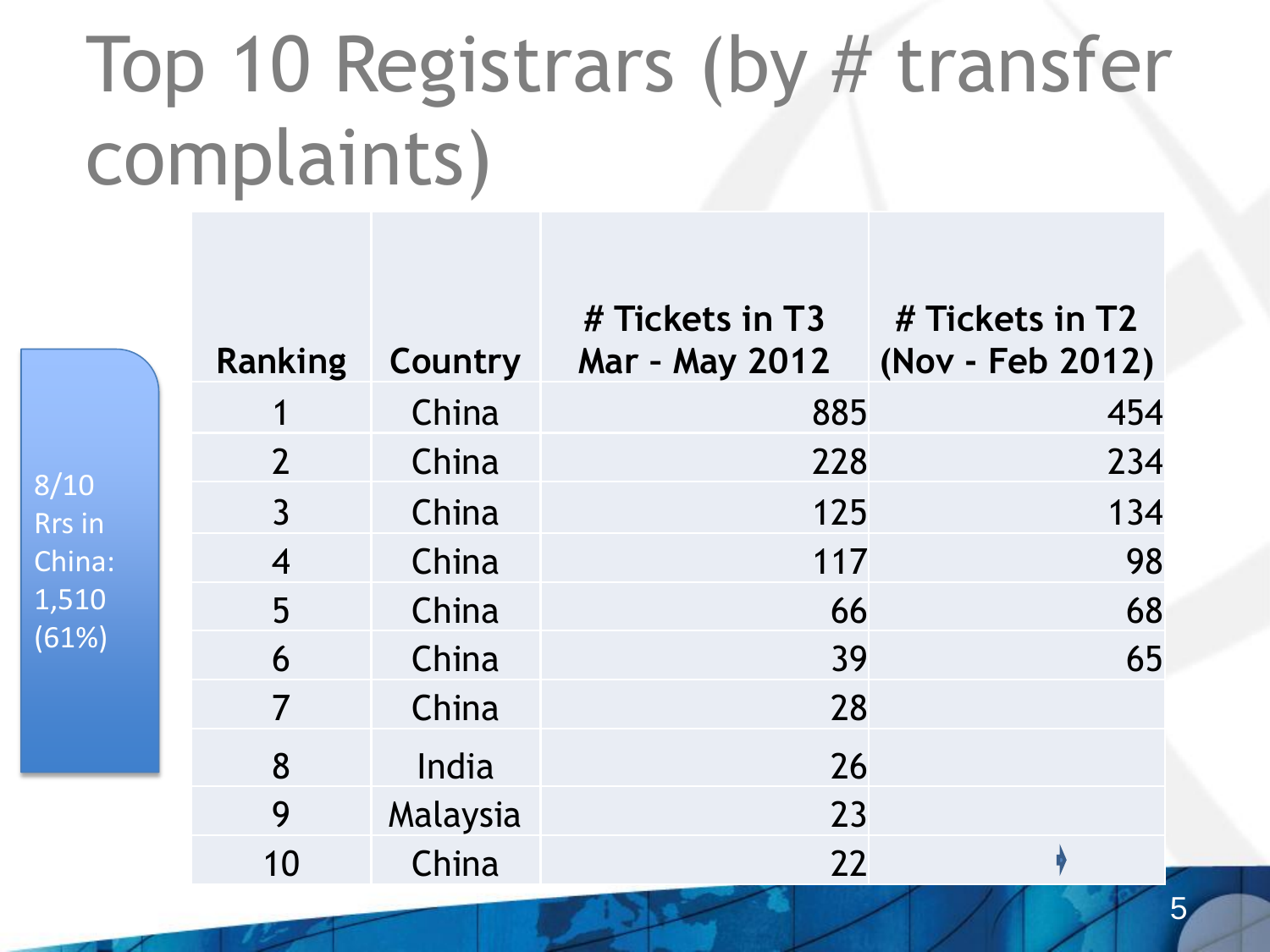# Three Key Transfer Policy Goals

- 1. Promote and encourage robust **competition** in the domain name space
- 2. Provide a **straightforward procedure** for domain name holders to transfer their names from one ICANN-accredited registrar to another
- 3. Provide **standardized requirements** for registrar handling of transfer requests from domain name holders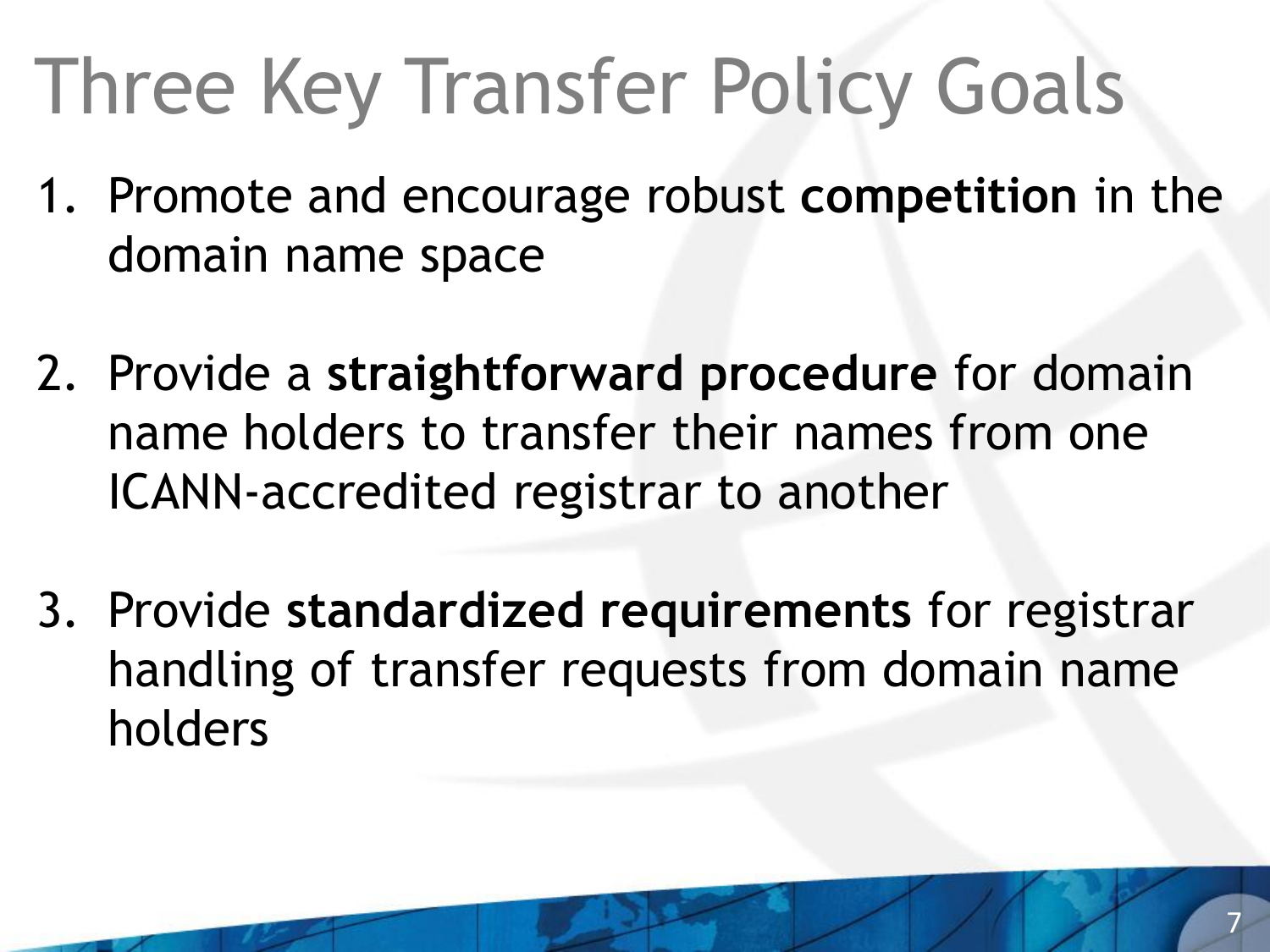#### Key Registrar Transfer Obligations

- **Registrars (1)**  Must inform their customers of their transfer policy or process (which must be consistent with the transfer policy)
- **Gaining Registrar (2)** Must obtain express authorization from Transfer Contact (= Registered Name Holder + Admin Contact)
- **Losing Registrar (3)**  Must use Form of Authorization (FOA) to inform Registered Name Holder of a transfer request and may only deny a transfer request under limited circumstances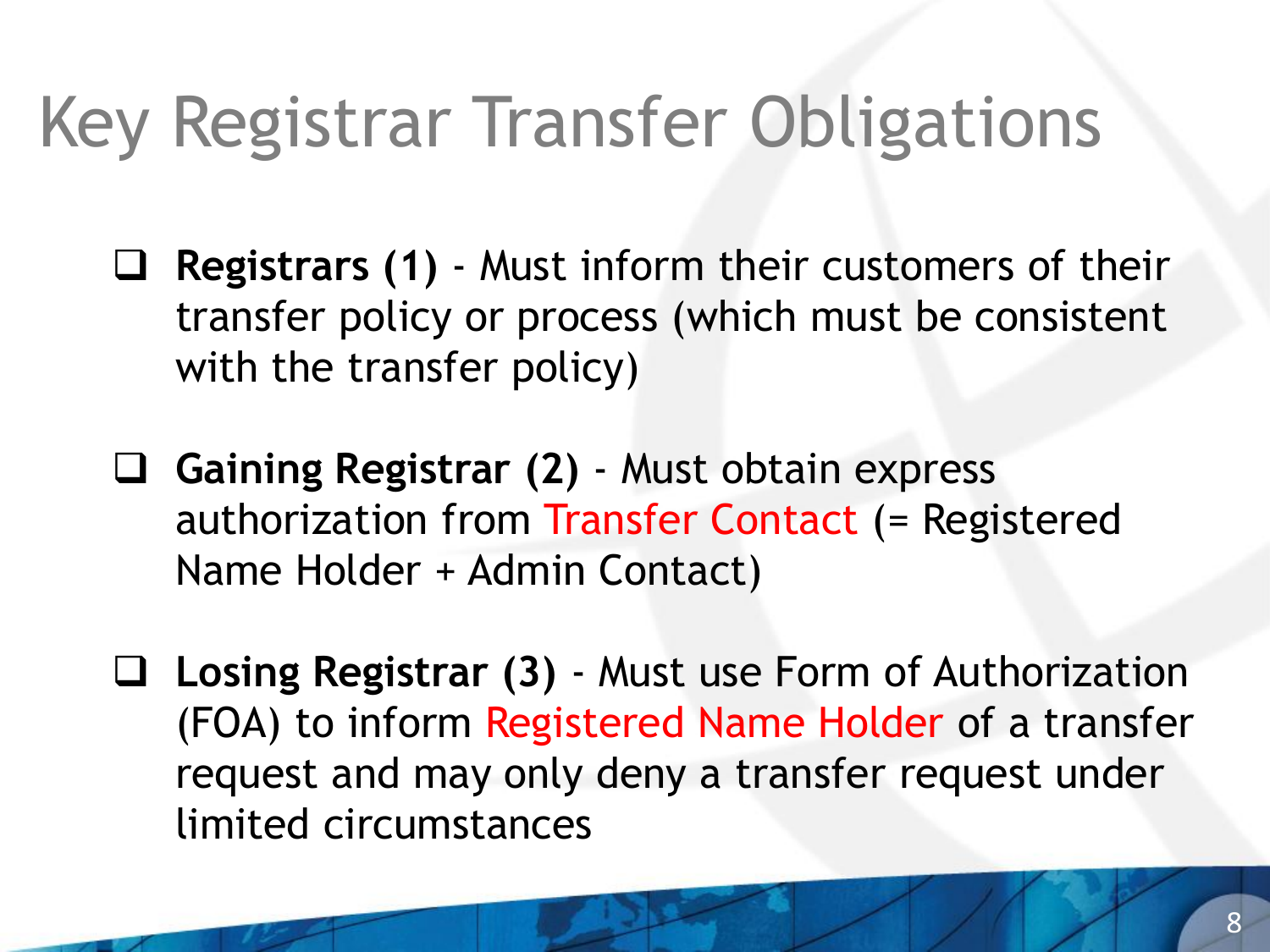#### Key Registrar Transfer Obligations

- **Registrars (4)** Must have a Transfer Emergency Action Contact (TEAC), must retain data and records and provide them to the other registrar or ICANN within 5 days of request
- **Registrar of Record (5)**  Must provide "AuthInfo" code to Registered Name Holder within 5 calendar days of request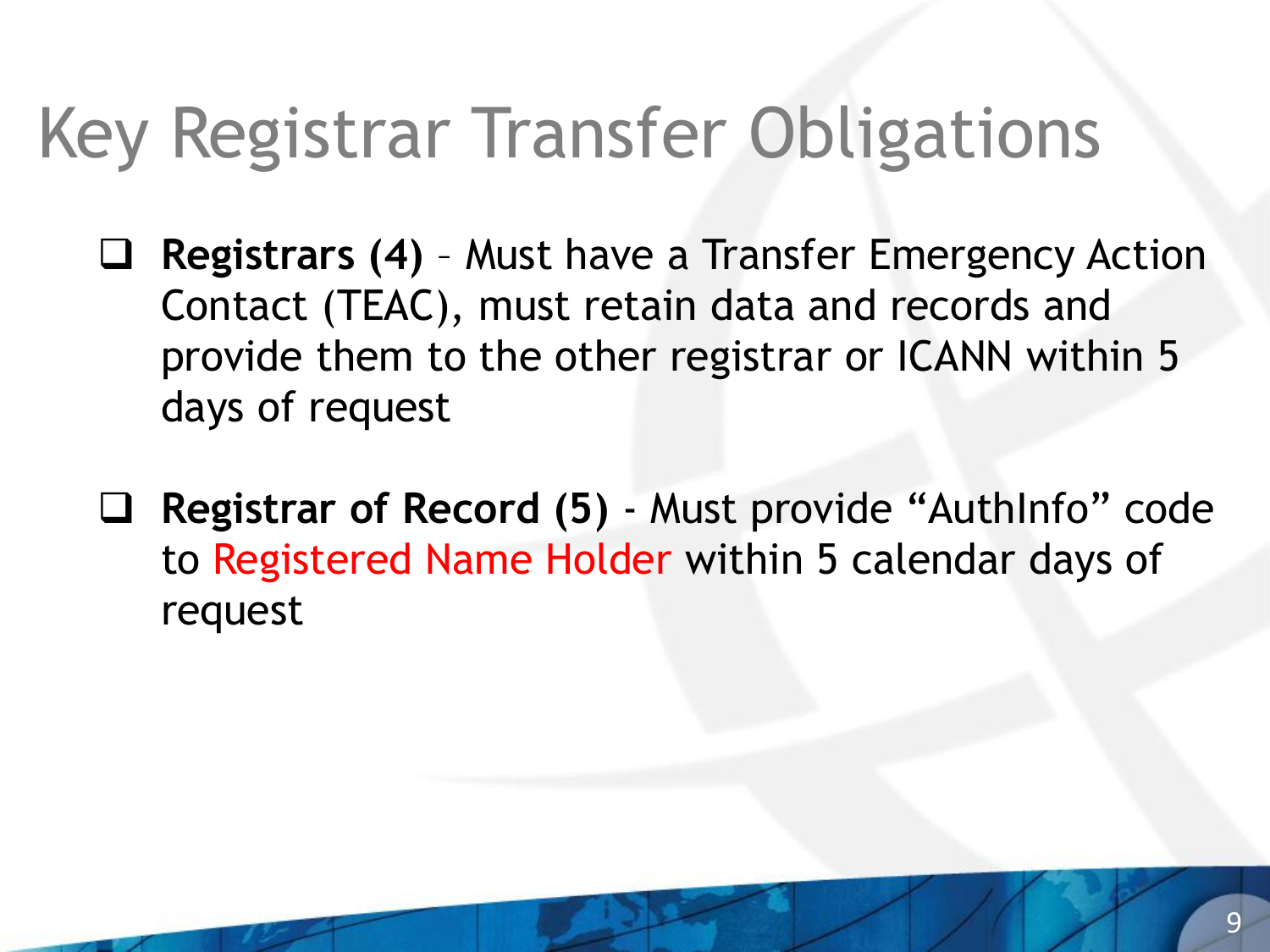## Most Common Complaints/Issues

Registrars not providing mechanisms to retrieve **"AuthInfo" Code** online

#### Registrars not providing the **"AuthInfo" Code** due to:

- $\triangleright$  ID verification
- $\triangleright$  Renewal issues
- $\triangleright$  Transfer fee disputes
- $\triangleright$  Reseller issues
- Domain on hold (Chinese laws/regulations)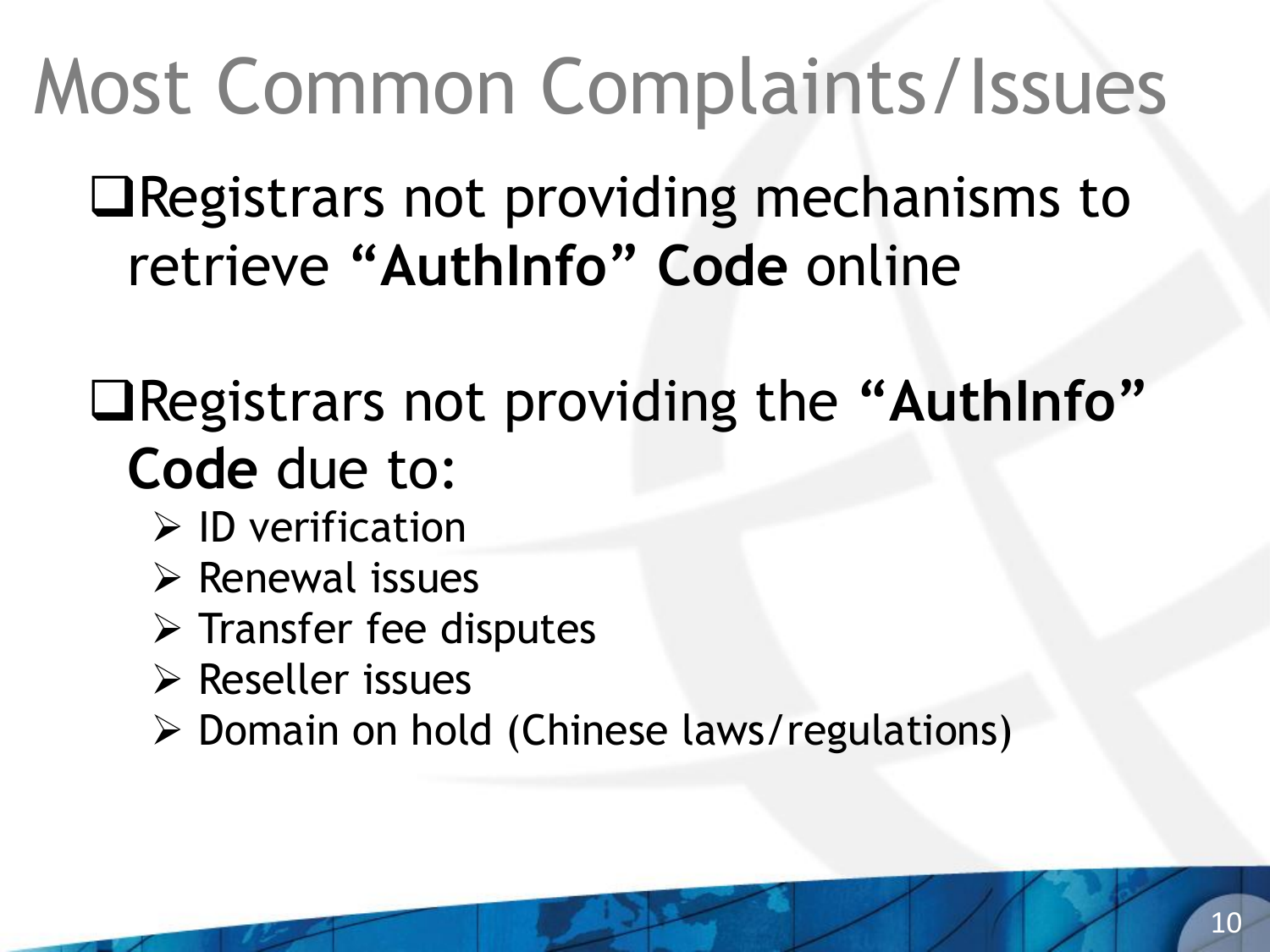

#### $\checkmark$  Transfer Policy

#### $\Box$  How to Respond to Compliance Notices from ICANN

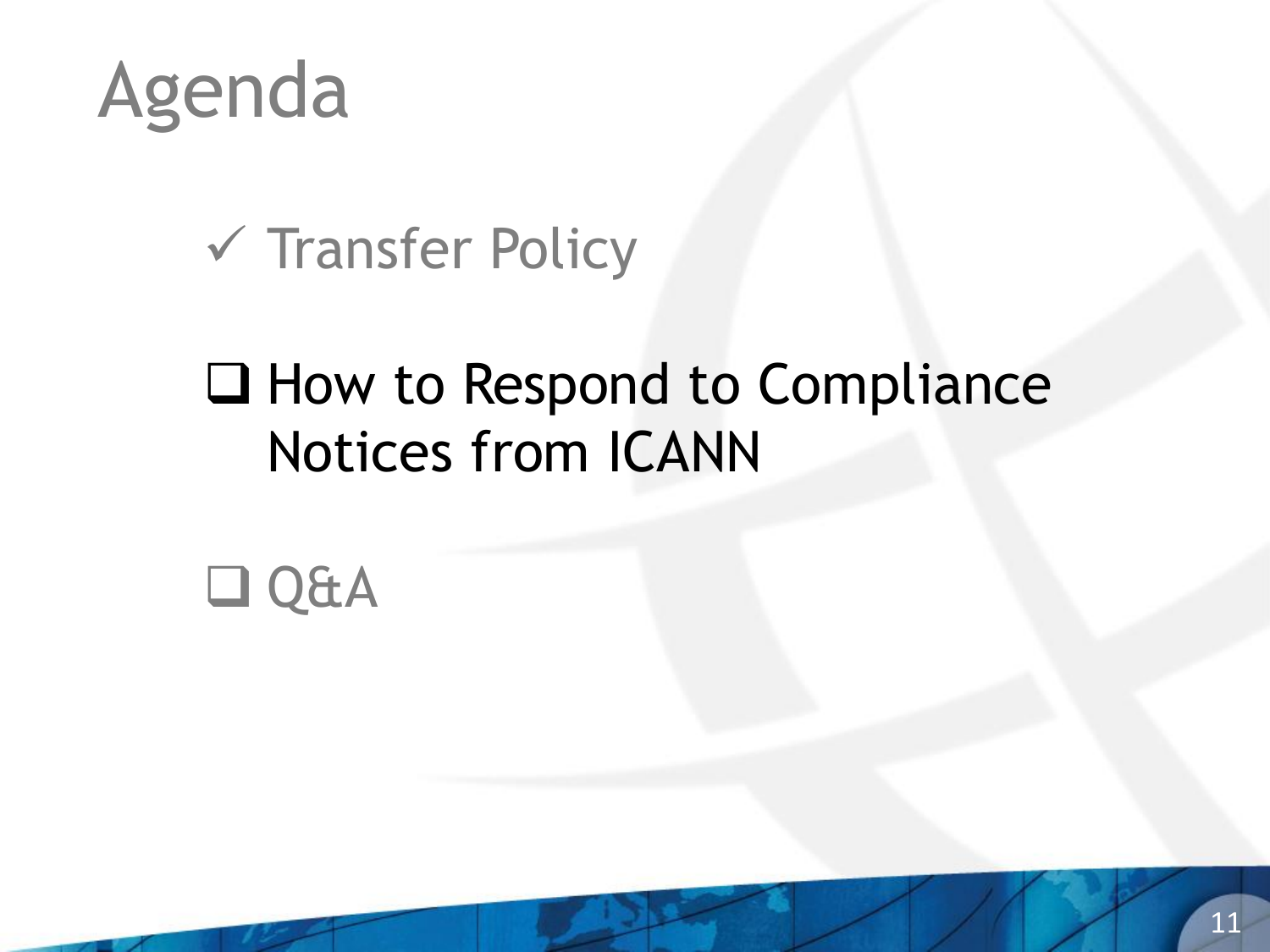# What is ICANN Contractual Compliance?

- □ Use CONTRACT as a COMPLIANCE tool  $\Box$  Ensure contracted parties adhere to:
	- $\checkmark$  a set of rules
	- $\checkmark$  a standard of performance
- □ ICANN is NOT a government or law enforcement agency
- $\Box$  ICANN's authority is contractual



Learn more about ICANN Contractual Compliance <http://www.icann.org/en/resources/compliance>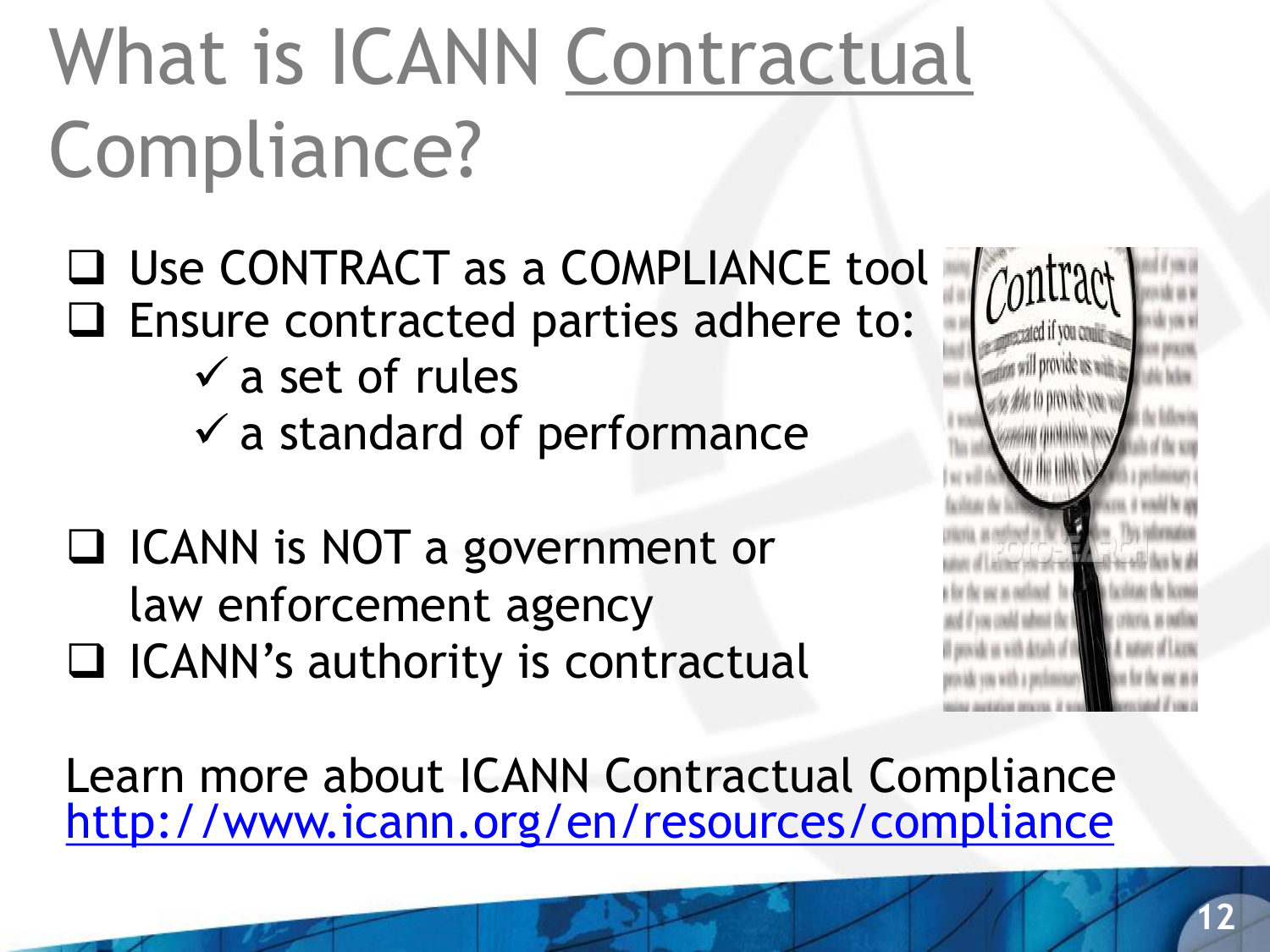#### Contractual Compliance Model and Approach

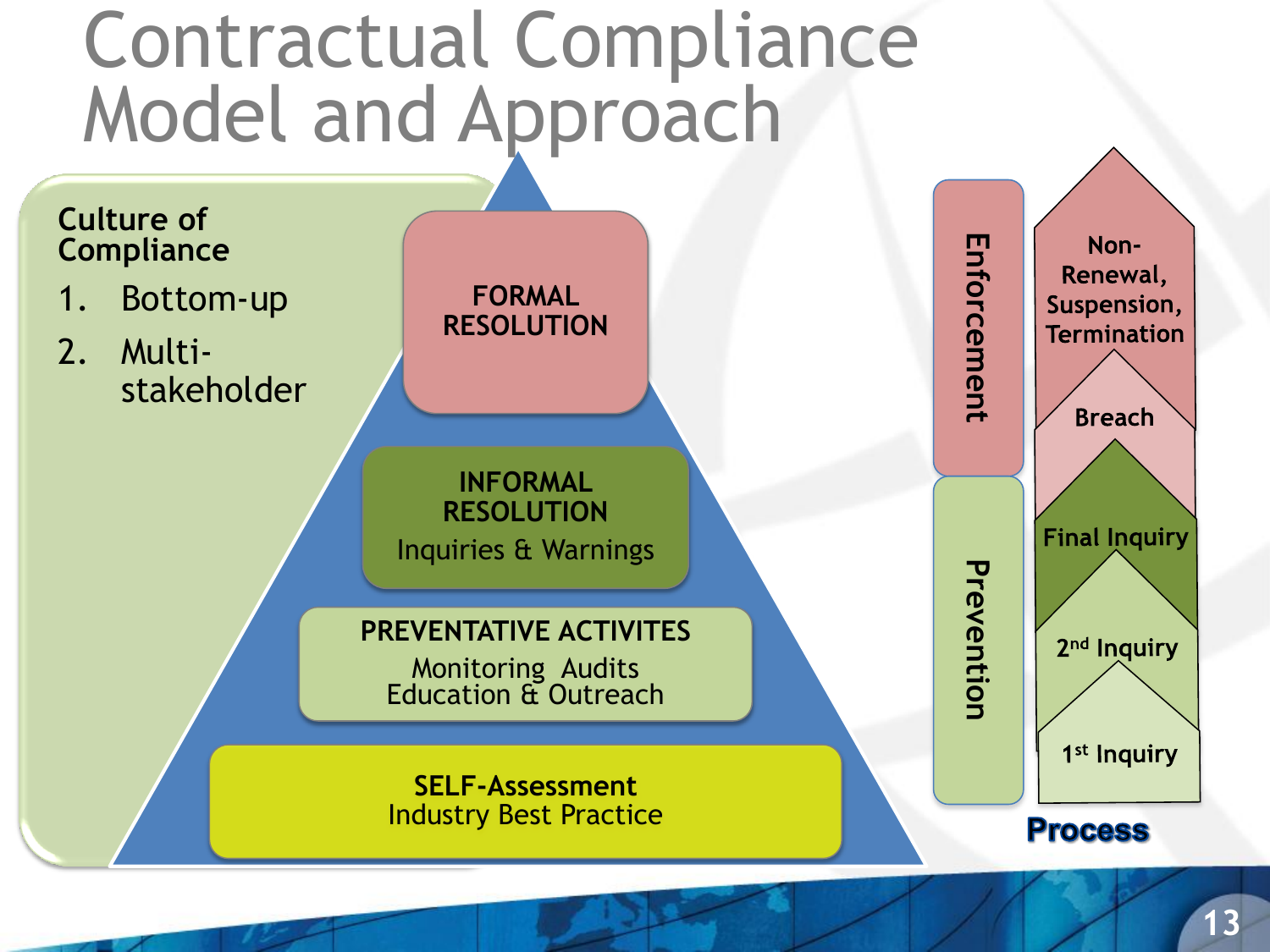#### General Approach & Turn Around Time



#### **Turn Around Time in business days**

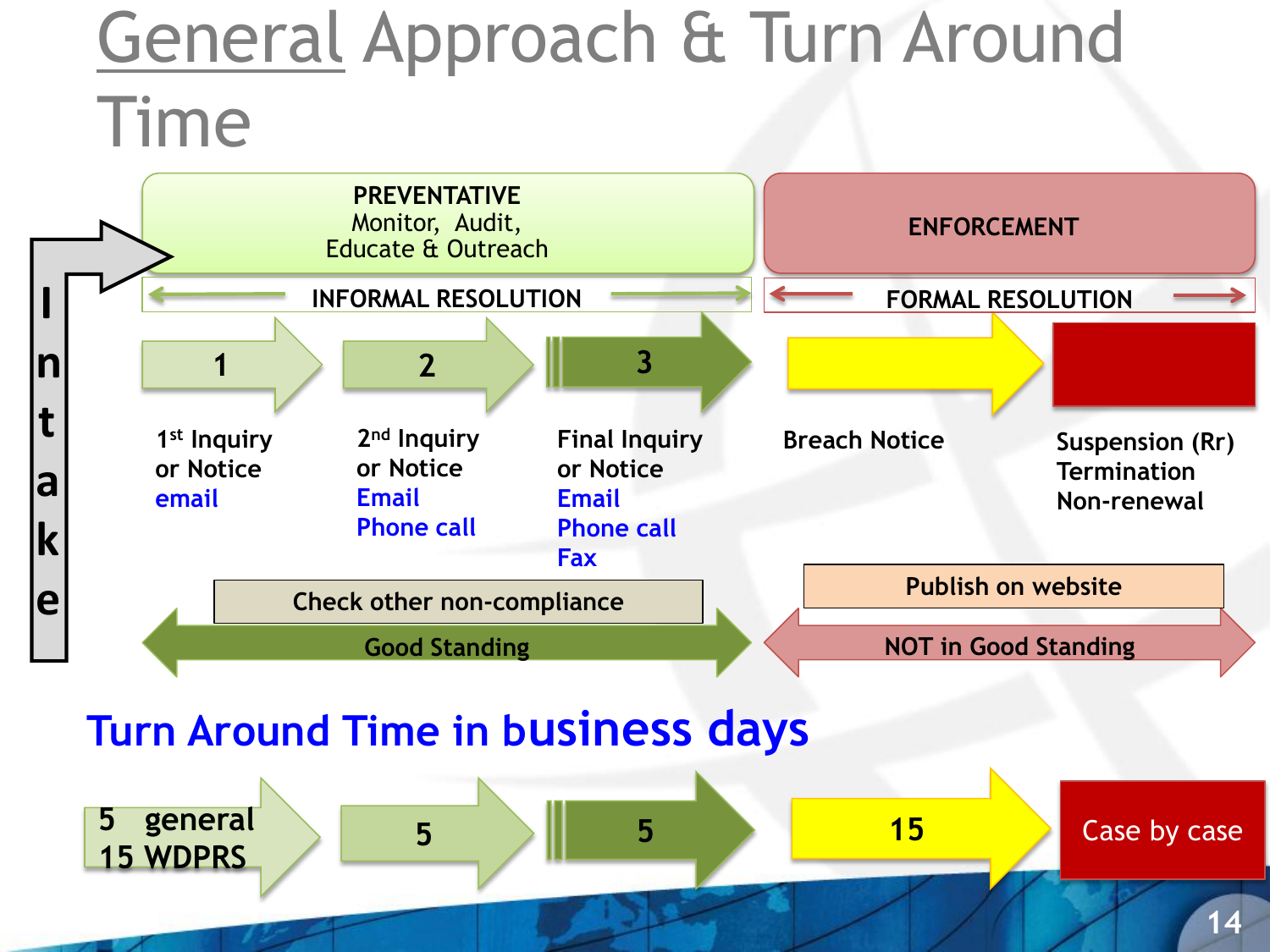## ICANN 1-2-3 Notices

To demonstrate compliance, please respond directly to the complainant and provide ICANN the following records and information in accordance with Section 3.4 of the Registrar Accreditation Agreement (RAA), by [NOTICE DUE DATE]:

- 1. Copies of any written communications between your registrar and the Registered Name Holder (or its authorized agent);
- 2. Your registrar's findings of this complaint; and
- 3. The steps your registrar took to address this complaint or otherwise.

PLEASE SEND ATTACHMENTS ONLY IN .DOC(X), .PDF OR .TXT.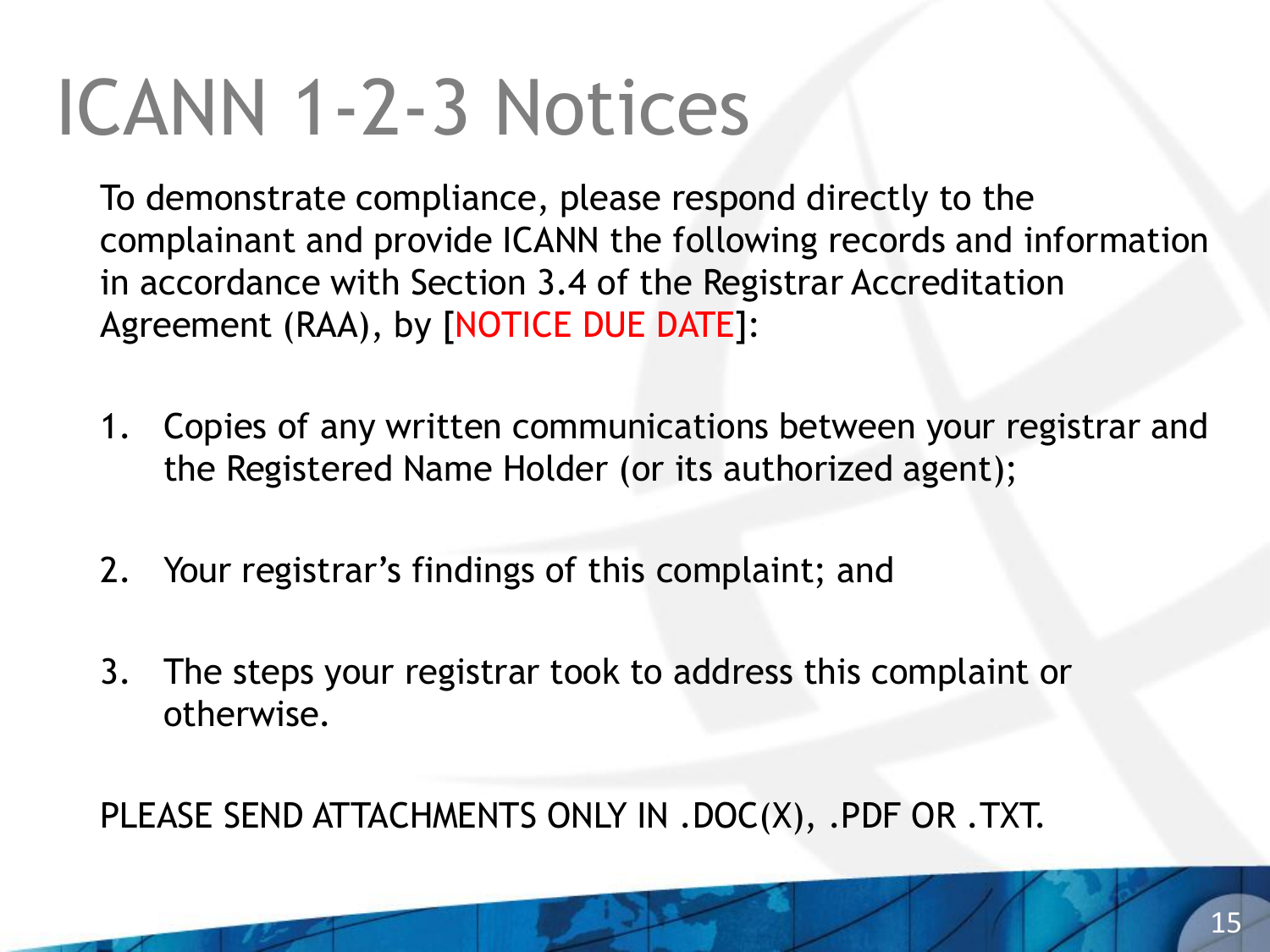## Additional Resources

• Inter-Registrar Transfer Information

[http://www.icann.org/zh/resources/registrars/](http://www.icann.org/zh/resources/registrars/transfers) [transfers](http://www.icann.org/zh/resources/registrars/transfers) (中文)

• Current transfer policy (Effective after 1 June 2012)

[http://www.icann.org/en/resources/registrars/](http://www.icann.org/en/general/consensus-policies.htm) [transfers/policy-01jun12.htm](http://www.icann.org/en/general/consensus-policies.htm)

• Transfer policy (In effect until 31 May 2012) [http://www.icann.org/zh/resources/regis](http://www.icann.org/zh/resources/registrars/transfers/policy) [trars/transfers/policy](http://www.icann.org/zh/resources/registrars/transfers/policy) (中文)